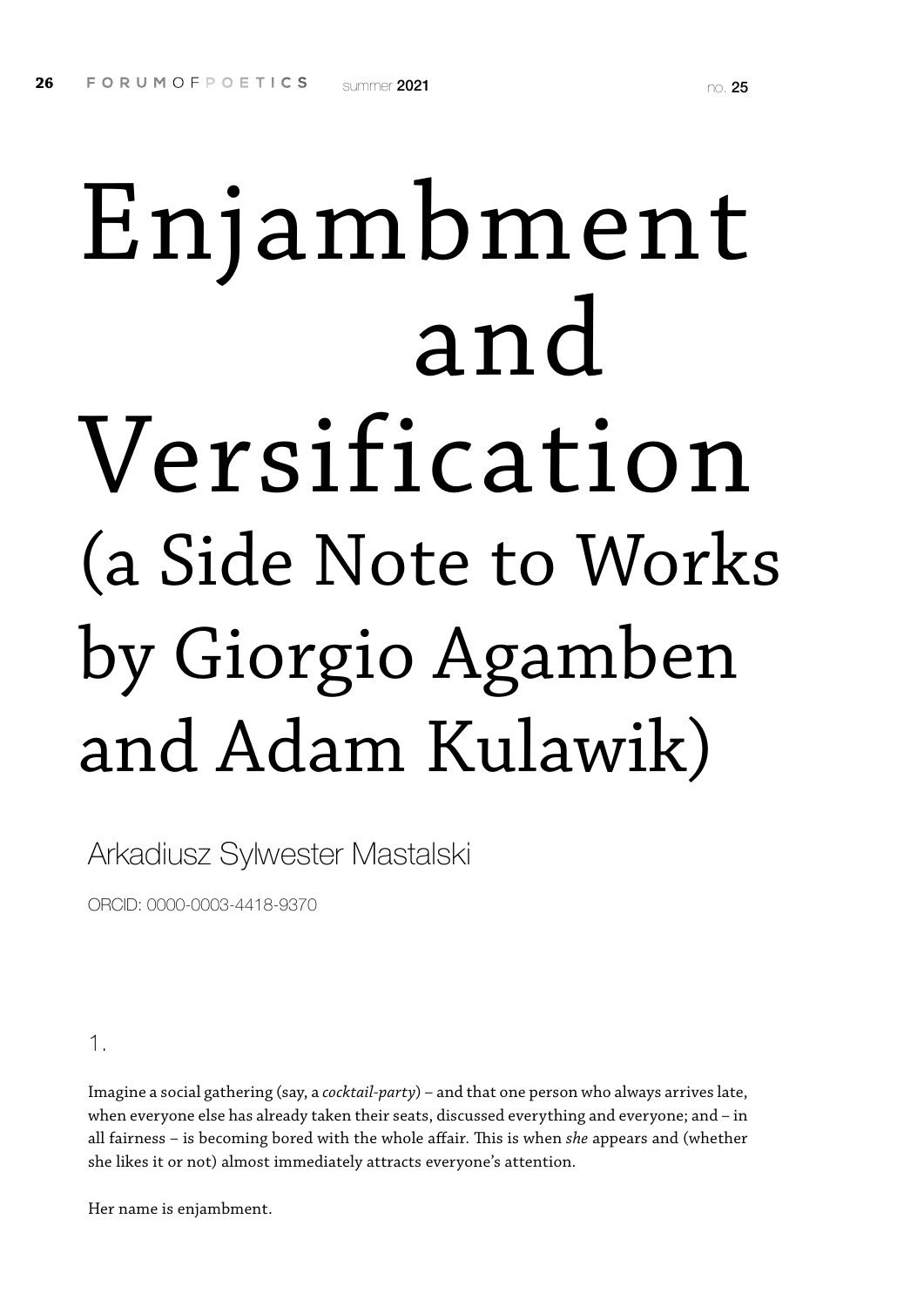In theory, enjambment has always been common in poetry and most versifications $^{\rm 1}$ . Nonetheless, upon closer inspection, it is uncertain whether it has been as historically and geographically common as we believe it to be. And, more importantly, neither is it certain whether this phenomenon, present across various places and times, is in fact what we understand as enjambment today. We do not know whether people from different cultures and times reacted to this prosodic phenomenon in the same way, and neither do we know whether enjambments observed in their poetry were perceived as such by them (and if yes – how did they work?).

I would like to present a slightly dissenting (maybe even controversial?) opinion, as evidenced by a few forthcoming texts<sup>2</sup>. This opinion boils down to stating that enjambment in its currently prototypical form is inextricably linked with transformations that have taken place in verse since circa the late  $19<sup>th</sup>$  century, but mostly in the  $20<sup>th</sup>$  century and later. On the other hand, I would classify older enjambments (the Renaissance, baroque) as a separate issue. Like any generalization, the above is obviously a significant simplification – nonetheless, I will rely on it for the purposes of this text.

Interestingly, if we investigate the frequency of appearance of "enjambment" in the English Google Book Ngram Viewer corpora, we will see that indeed the closer to the present day, the higher the frequency of occurrence. Clearly issues which are not discussed are not important for a given community at a given moment – and when an issue gains importance, it automatically becomes a subject of heated discussion (just look at the frequency of occurrence of such words as *war*, *revolution*, or *terrorism*!).



Chart 1. Frequency of occurrence of *enjambment* in Google Books Ngrams]

<sup>1</sup> Roland Greene and Stephen Cushma, eds., *The Princeton Handbook of Poetic Terms*, 3rd ed. (Princeton: Princeton Univ. Press, 2016), 99.

<sup>2</sup> Among others, in the following two-volume work: Arkadiusz S. Mastalski, "Ruch i znaczenie (w) przerzutni" [Movement and meaning (in) enjambment], Annales Universitatis Paedagogicae Cracoviensis: Studia Poetica (2022 and 2023).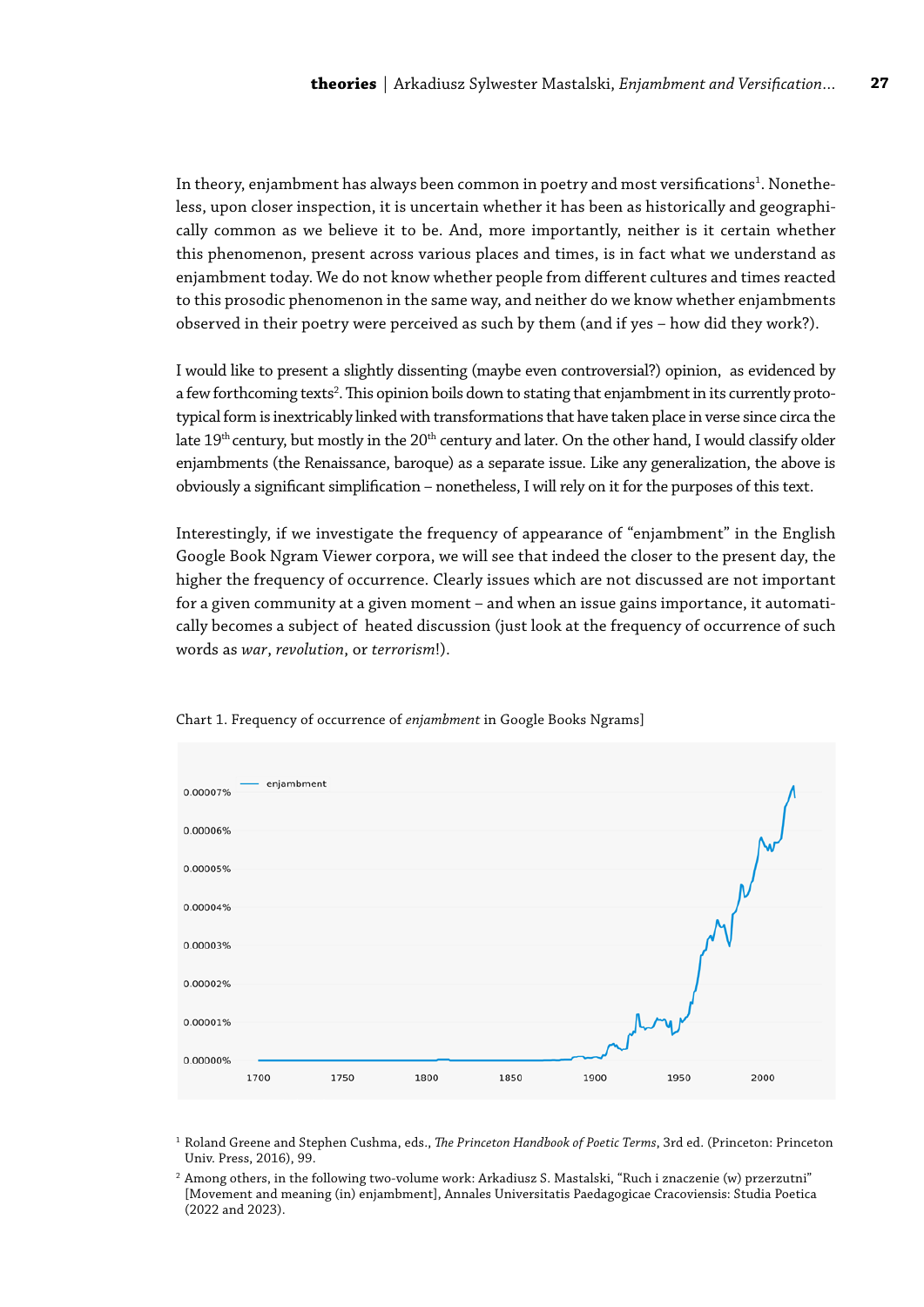2.

However, let us put this topic aside, and move on to the major subject of this paper: (as far as I know) in recent decades there have been at least two theoretical proposals in which enjambment is considered a key issue in versology, or (to the same effect) considering it to be a verse element of major significance, although derivative in terms of other factors. These concepts are by the Italian philosopher Giorgio Agamben and Adam Kulawik, the latter being one of the most important Polish verse theoreticians. We should also mention here studies into enjambment by the Israeli literary scholar and theatrologist, Harai Golomb (*Enjambment in Poetry. Language and Verse in Interaction*, Tel Aviv 1979)3 .

However, how did enjambment not only get citizenship in the versification domain, but actually feel at home there? Let us look back and see what it looked like in old studies in versology.

In a 1957 paper by Maria Dłuska the word "enjambment" does not appear at all. This is not surprising considering its title: *Sylabotonizm a kryteria rytmiki4* [Accentual-syllabic verse and rhythmics criteria]. Enjambments and accentual-syllabic verse do not have much in common. Another major Polish versologist, Maria Renata Mayenowa, mentions enjambment in the context of accentual-syllabic verse only once<sup>5</sup>. Dłuska's text on versification in Mickiewicz (published in the same year as Mayenowa's) mentions enjambment 18 times<sup>6</sup>. In the paper *Wiersz* [Verse] she uses the term as many as 11 times (when and in what circumstances this takes place is relevant too)<sup>7</sup>. In turn, Dłuska's 1954 paper on the melic verse mentions enjambment only four times, but the context is rather obvious $^8$  (I trust that the Reader has a rudimentary knowledge of this kind of verse). A conclusion that stems from those (slightly superficial) calculations may seem simple: when a paper discusses poetry which either does not use enjambment, or uses it only marginally, there is no point elaborating on it. Hence the high frequency of the term in Dłuska's monumental *Studia z historii i teorii wersyfikacji polskiej*  [Studies in history and theory of Polish versification] (first edition: Kraków 1948, second edition: Warszawa 1978<sup>9</sup>), an attempt at a complete discussion of Polish versification. Research areas such as accentual-syllabic or melic verse are naturally not associated with enjambment, as evidenced by other works by Pszczołowska – in her 1959 paper on versification in Mickiewicz's plays the term appears 10 times<sup>10</sup>, and in *Przyczynek do opisu współczesnej wersyfikacji* 

<sup>3</sup> I will devote a separate paper to this concept. Originally it was supposed to appear in the present paper, however, after giving it some thought I decided it deserves a longer discussion.

<sup>4</sup> Maria Dłuska, 'Sylabotonizm a kryteria rytmiki', *Pamiętnik Literacki* 48, no. 3 (1956).

 $^5$  Maria Renata Mayenowa, "Jeszcze o sprawie polskiego sylabotonizmu" [More on the issue of the Polish accentual-syllabic verse], Pamiętnik Literacki, 46, No 4 (1955).

 $^6$  Maria Dłuska, "O wersyfikacji Mickiewicza: część druga" [On Mickiewicz's versification: part two], Pamiętnik Literacki, 47, No 2 (1956).

<sup>7</sup> Maria Dłuska, "Wiersz" [Verse], in Problemy teorii literatury [Issues in literary theory], vol. III, ed. Henryk Markiewicz (Wrocław: Ossolineum, 1987), 204.

<sup>8</sup> Maria Dłuska, "Wiersz meliczny – wiersz ludowy" [Melic verse – folk verse], Pamiętnik Literacki, 45, No 2 (1954).

 $^9$  See Kazimierz Wiktor's extensive paper-review, "Metryka a intonacja" [Metrics and intonation], Pamiętnik Literacki, 40, No 1 (1952).

<sup>10</sup>Lucylla Pszczołowska, "O wierszu dramatu Mickiewiczowskiego" [On the verse of Mickiewicz's plays], Pamiętnik Literacki, 50, No 2 (1959).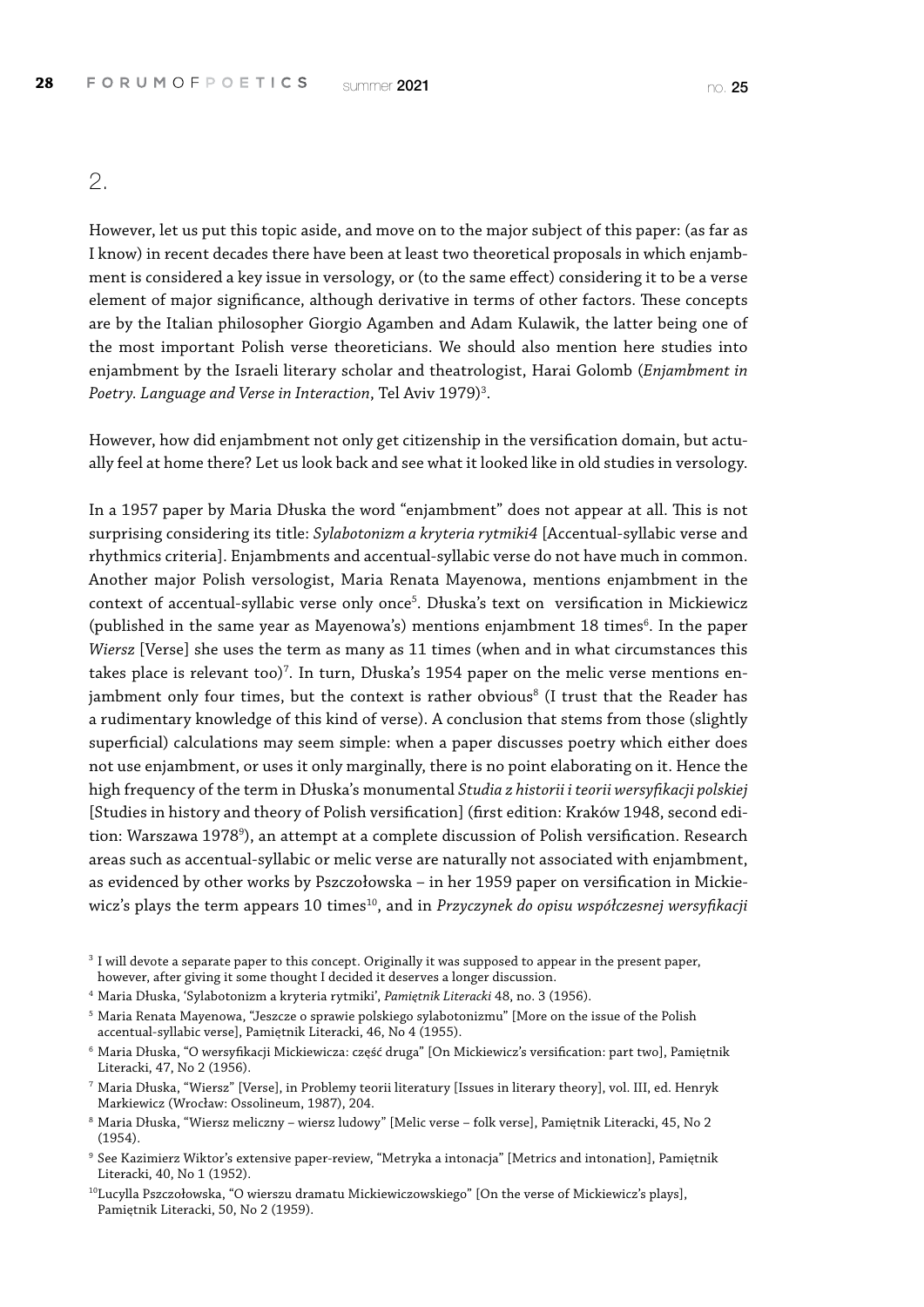*polskiej* [A contribution to a description of contemporary Polish versification] (1975) as many as 36 times<sup>11</sup>. Clearly someone writing about contemporary versification in the 1970s simply had more opportunities to mention enjambment than someone studying accentual-syllabic or melic verse two decades earlier.

However, a question arises: why does the same scholar not mention the term even once in her 1995 overview text on verse studies published in "Teksty Drugie"12. Was enjambment not as big an issue at that time? Not necessarily. We can look at this problem from a slightly different perspective; for many decades Polish (and not only) versological studies preferred topics which focused on phenomena other than enjambment, resulting in papers of a metrical or metrocentric character.

Such a perspective seems rather obvious, for verse and versification, since their very beginnings, have actually been mostly defined in terms of a rhythmical organization of language, i.e., meter; hence identifying studies in verse with studies in metrics, and taking the metrical perspective as the starting point. However, it is not epistemologically neutral, for it establishes a system of reference, in which what is metrical is central – it is the norm, rule, archetype, or prototype – and what does not belong to this form is somewhat automatically shifted to the peripheries of discourse, or even beyond it, and becomes identifiable only in reference to this cognitive center. The so-called "free verse" (implicitly free from what makes verse: a repeatable, recognizable meter) is the emblematic example, but this phenomenon also refers to enjambment, i.e., abandoning the basic, original form of verse.

In works by other scholars of verse, enjambment seems to be (as described by Dłuska in an already mentioned paper) "always only a **deviation** from the general course [in which the end of a verse overlaps with the end of a sentence or a clause], its **collapse**"13, or, as observed by Adam Ważyk: "an **exception** that proves the rule" (the rule being the end of a verse overlapping with the end of a sentence)<sup>14</sup>. Roman Jakobson arrived at similar conclusions in his seminal work: "Yet even a vehement accumulation of enjambments never hides their digressive, variational status; they always **set off the normal coincidence of syntactic pause and pausal intonation with the metrical limit**"15.

Thus emerges a clear image of enjambment as a peculiar versification transgression, something that goes beyond the norm, occurring sporadically, as a challenge to the *status quo* (one paper notes that it only refers to  $6.2\%$  of metrical verses<sup>16</sup>). This peripheral role of enjambment can be easily observed in the universe of versological metareflection also in a 1955 text by Mayenowa:

<sup>11</sup>Lucylla Pszczołowska, "Przyczynek do opisu współczesnej wersyfikacji polskiej" [A contribution to a description of contemporary Polish versification], Teksty, No 1 (1975).

<sup>12</sup>Lucylla Pszczołowska, "Badania nad wierszem: problematyka i obecny status w nauce o literaturze" [Studies in verse: problems and current status in literature studies], Teksty Drugie, No 5 (1995).

<sup>13</sup>Dłuska, Wiersz, 204. Unless noted otherwise, all highlights are by me, - ASM.

<sup>&</sup>lt;sup>14</sup>Adam Ważyk, Esej o wierszu [Essay on verse] (Warszawa: Czytelnik 1964), 8

<sup>&</sup>lt;sup>15</sup>Roman Jakobson, "Linguistics and Poetics". Polish translation used in the Polish text: "Poetyka w świetle językoznawstwa", Pamiętnik Literacki, 51, No 2 (1960): 451.

<sup>&</sup>lt;sup>16</sup>See Adam Kulawik, Teoria wiersza [Theory of verse] (Kraków: Antykwa 1995), 15-6.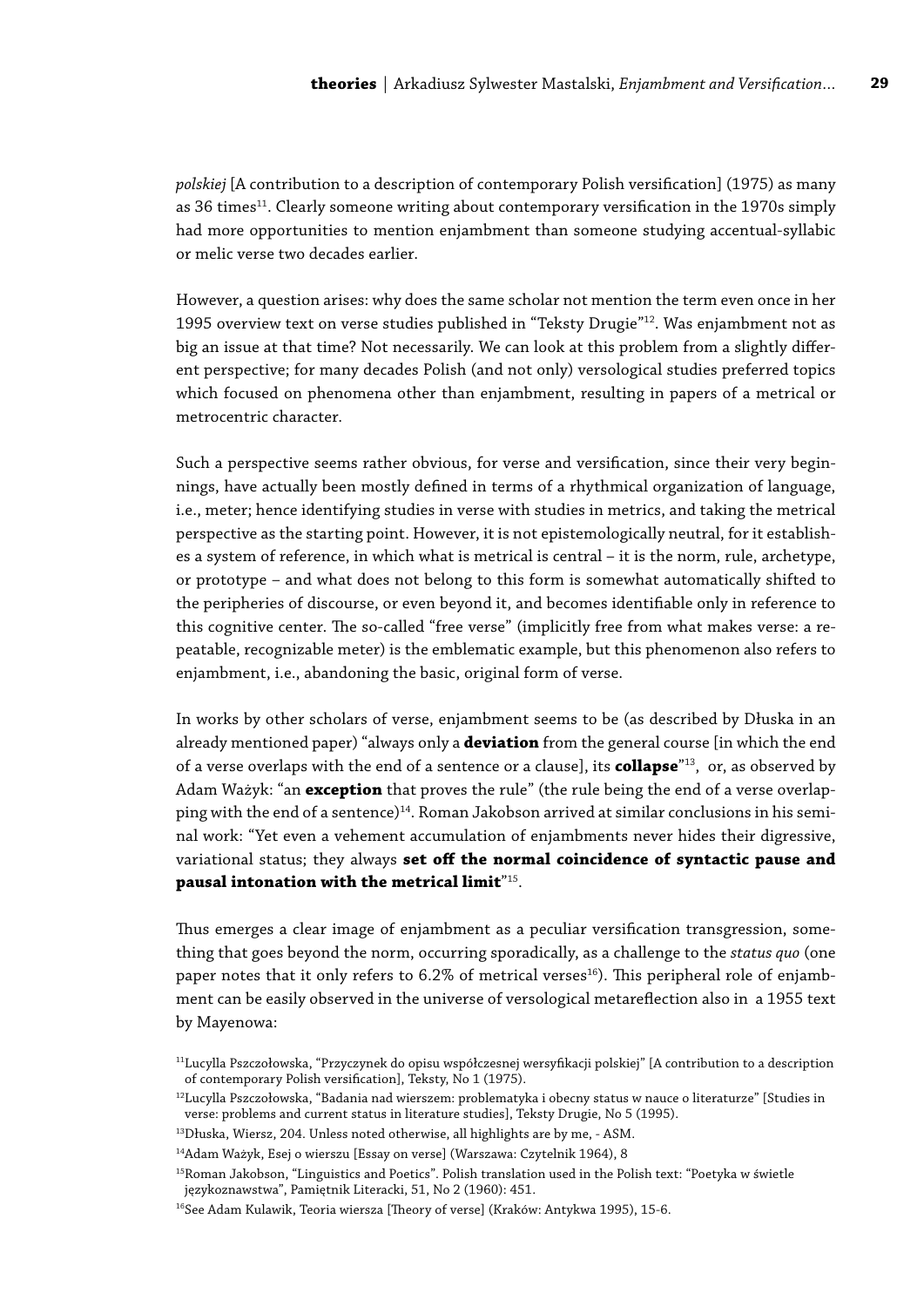All of us, with no exceptions, are aware of the existence of enjambment. Every reader of poetry has experienced this feeling, resembling setting foot on a non-existing step: when a cadence-type intonation, which we are inclined to realize at the end of each verse, clashes with a syntax-dictated intonation, which does not allow to realize a cadence intonation in the place determined by the structure of the verse, unless we resign from reading it in a meaningful way. The phenomenon raises no doubts whatsoever. We would not even notice it if it did not result from the clash of two intonation structures. What stems from the fact that the reader encounters an enjambment? Typically, the intonation dictated by (generally speaking) semantics wins. Otherwise, we would have to aim for a humorous effect, like in the free verse (such as in fables). We should remember that the cadence character of a closure is not limited to where it would also occur in prose, for it also appears where it would not have to in prose; it appears where this type of intonation is impossible in prose by its very nature. Hence it is a prosodic, linguistic phenomenon, which may take a different shape in prose than in verse and as a result of the syllabic extent of verse. The limits of this "different" have not been studied yet. In the versological practice we can more or less deal with enjambment – but the fact that the very existence of this phenomenon is conditioned by an intonation which specifically belongs to verse seems to raise no doubts<sup>17</sup>.

The atmosphere of mystery, ambiguity – rather untypical for versological works – is striking here, as well as the elaborate description, the tendency for using metaphors as cognitive "prostheses" allowing one to understand a somewhat less studied and understandable phenomenon in terms of what is empirically cognizable, using first person plural to refer to shared experiences. We should bear in mind that in the works discussed here "enjambment" appears in specific contexts, such as in Dłuska, where we can read about the baroque "**enrichment**  with enjambments, **more or less acceptable**"18 or that pseudo-classicism "decisively **proscribes enjambments and rhyme extravagances**"19, whereas in terms of Dłuska's general reflections concerning the prosody of sung (folk) and spoken (literary) poetry, she observes that the former neither knows nor uses enjambment due to its melic nature<sup>20</sup>, adding that:

verse, which in its spoken form not only **emerges triumphantly from enjambment** numerous times, but even resorts to it – in order to boost expression, liven up, diversify the pace – **hates**  and avoids it in its melic form<sup>21</sup>.

In turn, in her text on Romantic drama, Pszczołowska states way more frequently that there are "no enjambments"<sup>22</sup>, the verse is free from enjambments<sup>23</sup>, or that someone **resorted to enjambment** only several times"24, for "it was a strong means of expression used with **great caution** by **very few**"25.

17Mayenowa, "Jeszcze o sprawie polskiego sylabotonizmu", 477. 18Dłuska, "Wiersz", 195. 19Dłuska, 197. 20Dłuska, "Wiersz meliczny", 475. 21Dłuska*,* 474. 22Pszczołowska, O wierszu dramatu…, 537. 23Pszczołowska*,* 541, 547. 24Pszczołowska, 563. 25Pszczołowska.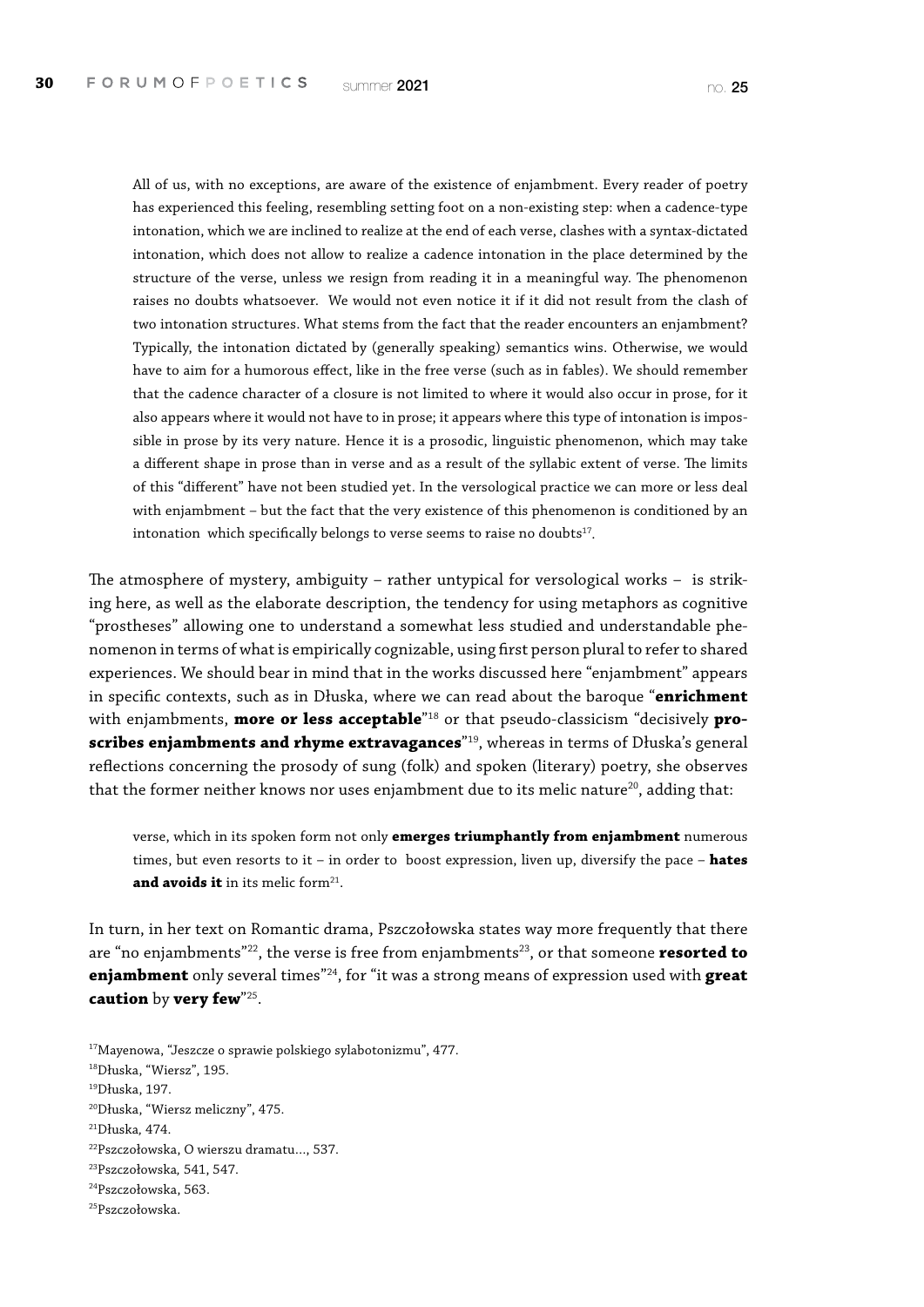It is clear that what the scholars cited here write about enjambment (and whether they do it at all!) generally overlaps with the extent to which it constitutes an important element of poetics of the works the scholars discuss, and an element of the poetic verse technique in general. However, if the presence of enjambment cannot be captured in academic works devoted to it in a clear, unquestionable way, then the frequency of occurrence of this phenomenon in books of poems seems to give a good idea of how well Google corpora reflect its frequency of occurrence: the trend is generally upward, and post-Romanticism poets statistically use enjambment more often than their predecessors did.

Already in the 1970s Pszczołowska observed that

enjambment [...] has so far been a rare situation in terms of aligning the end of verse with the end of a sentence to a different degree, it has been an element of shaping intonation and expression *ad hoc*. **Now the proportions are being reversed**26.

Based on my microanalysis of 2,501 lines of verse randomly selected from poems by five poets (four male and one female) from the 20th or 21st century it is rather clear that enjambment is becoming more common; at the same time the number of texts with no enjambments is decreasing, and each individual poem is more and more saturated with them. Even considering that in Kochanowski's *Laments*, full of examples of disagreements in syntax, the frequency of enjambment is 9.7%, and in Mikołaj Sęp-Szarzyński it is as high as 21.3%, the presence of enjambment in contemporary verse is in fact impressive $27$ :

| Author's<br>name                       | Total<br>No of lines | Frequency<br>of occurrence of<br>enjambment in % | Poems with no<br>enjambments<br>in $%$ | Max. frequency<br>of enjambment<br>in $%$ |
|----------------------------------------|----------------------|--------------------------------------------------|----------------------------------------|-------------------------------------------|
| Czesław Miłosz<br>$(1911 - 2004)$      | 500                  | 12,6                                             | 30,7                                   | 58,6                                      |
| Wisława<br>Szymborska<br>$(1923-2012)$ | 504                  | 13,7                                             | 16,6                                   | 52,4                                      |
| Ryszard<br>Krynicki (1943-)            | 501                  | 35,5                                             | 8,6                                    | 85,7                                      |
| Marcin<br>Świetlicki<br>$(1961-)$      | 500                  | 35                                               | 13,1                                   | 82,3                                      |
| Tomasz Pułka<br>$(1988-2012)$          | 496                  | 47,8                                             | 6                                      | 77,8                                      |

<sup>26</sup>Pszczołowska, "Przyczynek…", 16.

<sup>27</sup>Bogusław Wyderka, "O rodzajach przerzutni", Stylistyka, No 7 (1998), 254.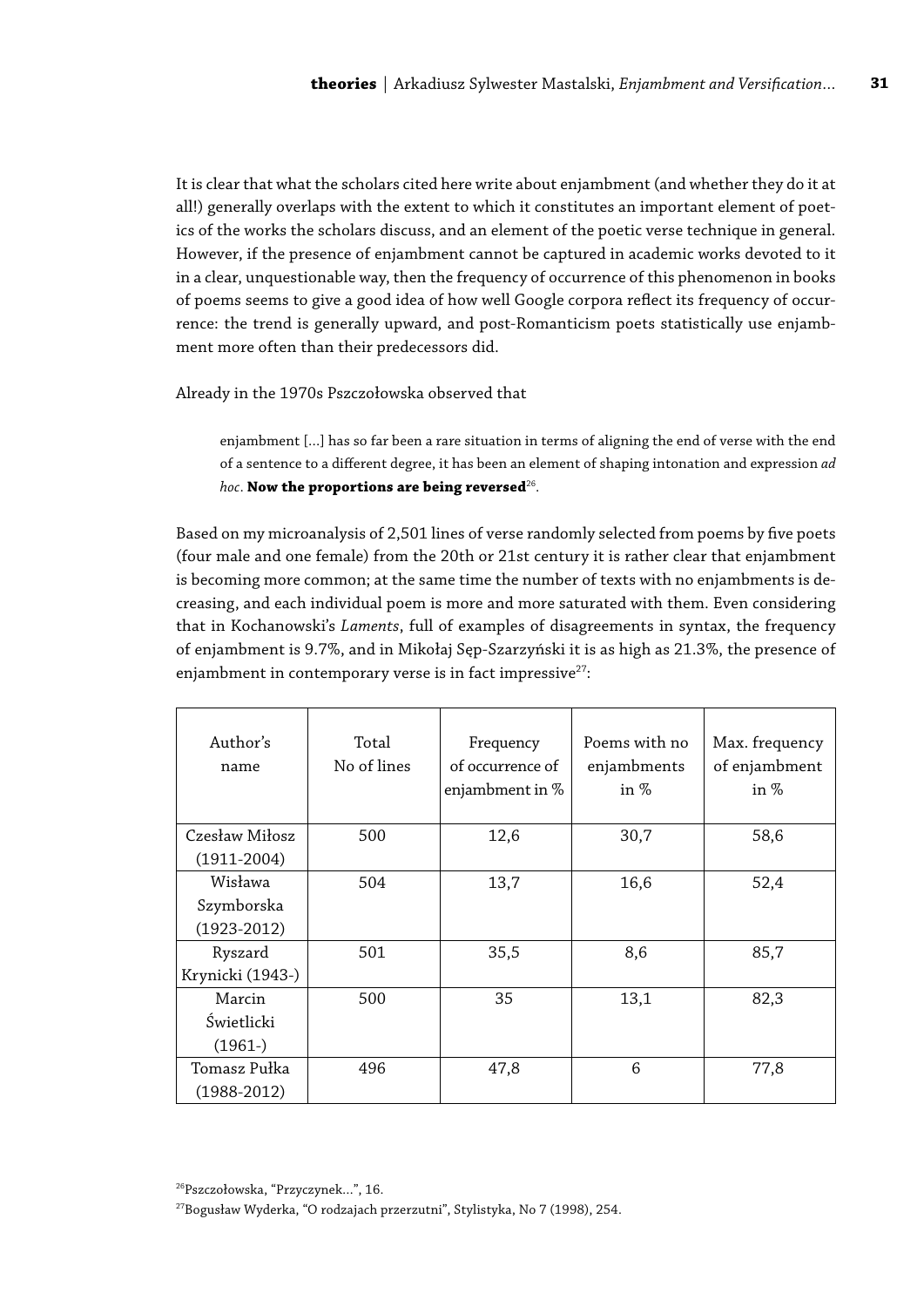Of course, what I mean here is a thought-provoking example rather than a statistically significant sample or method. However, I am convinced that in the future, when we have corpora more adequate for quantitative analyses, we will find that the frequency of occurrence of enjambment in Polish poetry would be very similar to what I have presented here $^{28}$ .

#### 3.

However, there are scholars of poetry for whom enjambment plays a decisively more significant role, starting with Giorgio Agamben — an Italian philosopher who has also written on linguistics and poetics. He wrote about enjambment in *Corn: From Anatomy to Poetics* (1995), *The End of the Poem* (1999)29, and, first and foremost, in his 1985 *Idea of Prose*30. The main idea behind all of Agamben's considerations regarding enjambment seems simple – even banal – although eventually it presents itself almost as revolutionary due to being radically different than traditional conceptualizations: similarly to most contemporary scholars of poetry, Agamben claims that enjambment is only possible in verse; hence, it is at the same time the only element of poetic construction differentiating poetry (verse) from prose, where this prosodic phenomenon cannot appear<sup>31</sup>. Devoting a chapter entitled *Idea of prose* to enjambment as a verse-constituting phenomenon which cannot occur in prose and which – as the only one, as opposed to rhythm, verse length, or the number of syllables – determines "the identity of verse"<sup>32</sup> seems unusual, as Agamben defines prose negatively, i.e., as something which does not allow enjambment. He also states that each verse contains some potential for enjambment – what he calls "zero enjambment"33. And when defining versification, he states that enjambment is its necessary and sufficient condition<sup>34</sup>. In his concept, the very rule of verse is reevaluated: poem and verse are what they are because they allow enjambment (as opposed to prose), whereas their other qualities (such as meter) are facultative and non-obligatory. This is a reverse of the metrical definition of verse, in which verse is metrical, and enjambment is only an option; the rule is metric, and enjambment is an exception. Hence, according to Agamben, verse – prototypical in metrical concepts, equal to a sentence or a few sentences (no enjambments, based on syntax) – is subject to a negative definition, similarly to prose: it is a zero-enjambment verse, whose identity is confirmed only by breaking the syntactic relationship of the syntactic verse based on mimesis in terms of syntactic rules<sup>35</sup>. If the possibil-

 $28$ It should be mentioned that quantitative studies in versification are being conducted quite intensely in Czechia. See Quantitative Approaches to Versification, edited by Petr Plecháč, Barry P. Scherr, Tatyana Skulacheva, Helena Bermúdez-Sabel, Robert Kolár (Prague: Czech Academy of Sciences 2019).

<sup>29</sup>Both texts are from: Giorgio Agamben, The End of the Poem: Studies in Poetics, translated into Polish by Daniel Heller-Roazen (Stanford: Stanford Univ. Press 1999)

 $^{30}$ Giorgio Agamben, "Idea prozy", in Idea prozy, translation into Polish and afterword by Ewa Górniak-Morgan, commentary by Andrzej Serafin (Warszawa: Fundacja Augusta hr. Cieszkowskiego 2018).

<sup>31</sup>Sporadically scholars accept the existence of enjambment-in-prose. However, this phenomenon requires a separate discussion. See Witold Sadowski, "Wersyfikacja w reportażu" [Versification in reportage], Teksty Drugie, No 5 (2005), 96-9; see Agnieszka Kluba, *Poemat prozą w Polsce* [Epic poem in prose in Poland] (Toruń: Wyd. Nauk. UMK 2014), 375.

32Agamben, Idea prozy, 23

33Agamben, 23.

<sup>34</sup>Agamben, 25.

<sup>35</sup>Agamben, 26.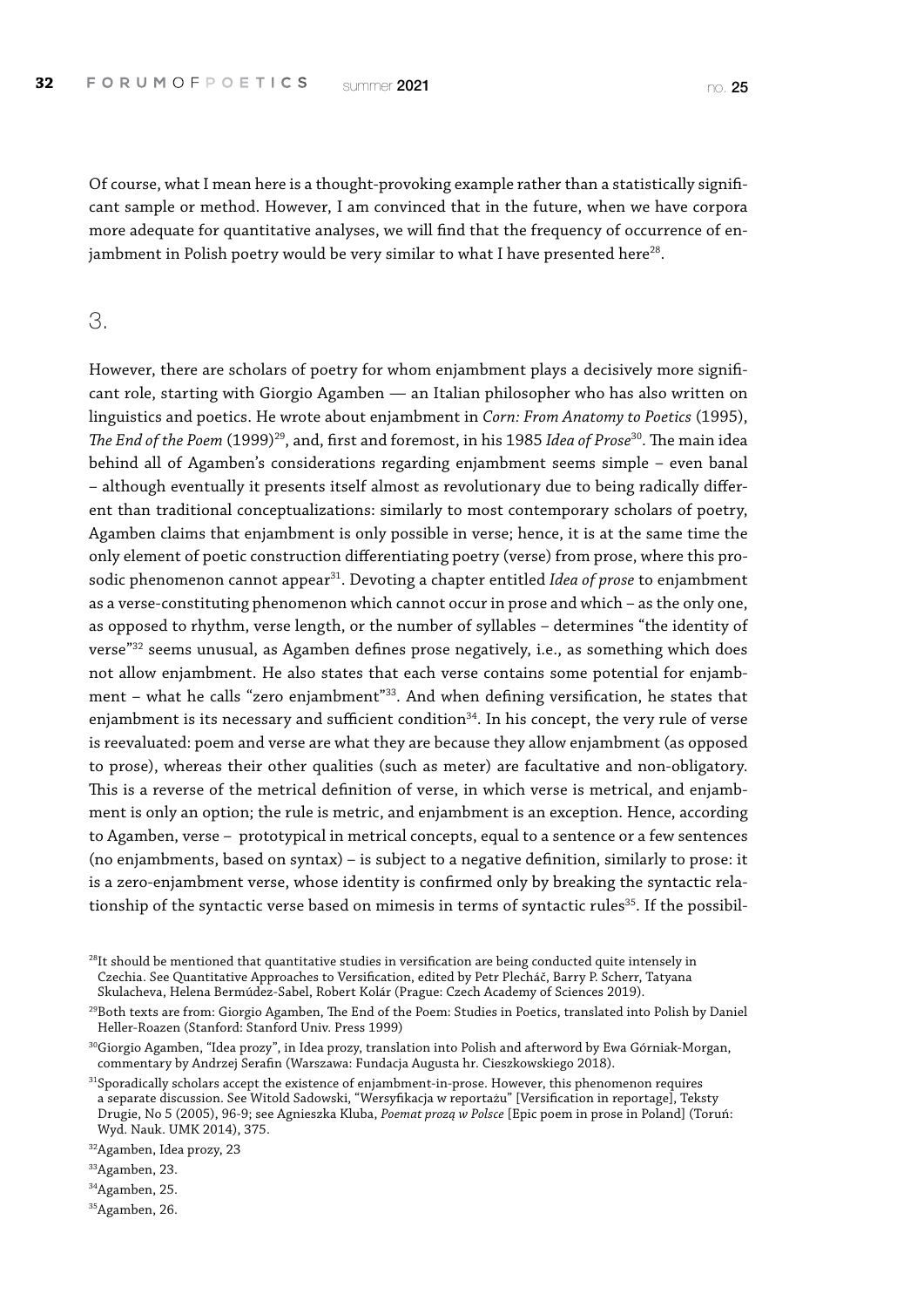ity to go beyond syntax's *dictum* (even if it is only potential), gains primacy over versification, becoming the rule of verse, a question about this only place in a poem (an epic poem or a text written in verse), where enjambment is impossible in principle, emerges: about its ending.

Agamben undertakes this topic in his famous study *The End of the Poem*, and *Corn: from Anatomy to Poetics* – however, those texts do not offer any new insights in reference to his earlier work. *The End of the Poem* is obviously not a study on enjambment, however, it plays a significant role here, because "poetry lives only in the tension and difference (and hence also in the virtual interference) between sound and sense, between the semiotic sphere and semantic sphere"<sup>36</sup>. In further parts of the essay, he repeats and elaborates on his thought from *Idea of Prose*, for example referring to Nicolò Tibino's texts about poems in which a sentence does not end in a rhyme, and its sense remains incomplete<sup>37</sup>. This split between meaning and sound is typical and natural (in fact, necessary) for verse<sup>38</sup>, however, as Agamben puts it, a poem is "an organism grounded in the perception of the limits that define (…) sonorous (or graphic) units and semantic units"39. Next, following Dante<sup>40</sup>, he considers the difference between a canzona (defined as a unit of meaning) and a stanza (defined as a metrical unit<sup>41</sup>), and deals with verses which find their rhyming pairs in a different stanza, i.e., the pan-verse "essence of a poem" (versification composition), thus going beyond the limits of a stanza, which should constitute a semantic-metrical unity and be iterated in this form<sup>42</sup>. Meanwhile there are such lines (*corn*) in medieval poetry which do not find their pair within their stanza, and thus break the metrical unity in order to recreate it on a new level, beyond the unity of a stanza<sup>43</sup>. Combining verses belonging to subsequent stanzas with a rhyme goes beyond this unity, being a sign of disrupting this identity and coherence, it causes incompleteness or "insufficiency" of meaning in the former, which seems to constitute an analogy to how enjambment works<sup>44</sup>. It is the opposition of the metrical and the semantic<sup>45</sup> constituting (as we should remember!) the essence of poetry (verse) according to Agamben – however, it is impossible in the final verse, where the poetic structure and meaning both need to overlap harmoniously; this is where Agamben identifies the crisis (a breakthrough moment) of a poem<sup>46</sup>. However, it is not my intention to recapitulate Agamben's discussion as such, but – by referring to it – to add a significant conclusion to considerations regarding enjambment so far: if he asks whether the fact that the final verse enters the territory of prose in the light of the impossibility of occurrence of enjambment (it does not abandon its poetic, verse-like character, it does not become a non $p$ oem) $47$ , it confirms the role of the close and inseparable relationship between enjambment and verse in Agamben's concept in two ways. As he states in *On Guy Debord's Films*:

<sup>36</sup>Agamben, The End of the Poem, 109.

<sup>37</sup>Agamben, 25.

<sup>38</sup>Agamben.

<sup>39</sup>Agamben, 110.

<sup>40</sup>Dante Alighieri, O języku pospolitym [On vernacular eloquence], translated into Polish by Włodzimierz Olszaniec (Kęty: Wyd. Antyk 2002), 60.

<sup>41</sup>Agamben, The End of the Poem, 111.

<sup>42</sup>Agamben, 110-111.

<sup>43</sup>Eva Geulen, Agamben. Introduction, translated into Polish by Mikołaj Ratajczak (Warszawa: Sic! 2012), 55.

<sup>&</sup>lt;sup>44</sup>Interestingly, he does not mention enjambment between two stanzas.

<sup>45</sup>Agamben, The End of the Poem, 112.

<sup>46</sup>Agamben, 113.

<sup>47</sup>Agamben, 112.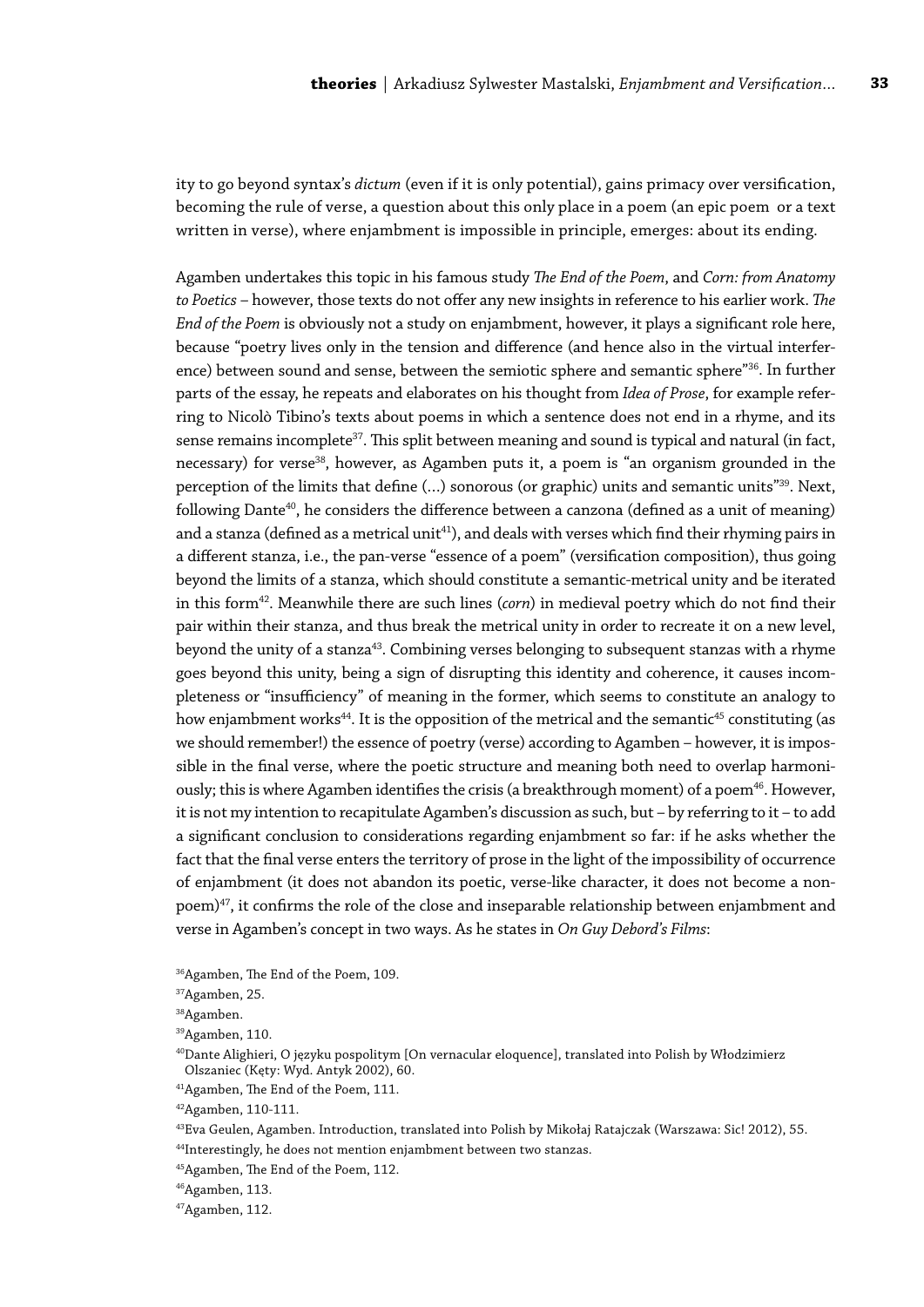Many elements that characterize poetry can also pass over into prose (from the viewpoint of the number of syllables, for example, prose can contain verse). The only things that can be done in poetry and not in prose are the caesura and the enjambment (that is, the carryover to a following line). The poet can counter a syntactic limit with an acoustic and metrical limit. This limit is not only a pause; it is a noncoincidence, a disjunction between sound and meaning. This is what Paul Valery meant in his very beautiful definition of the poem: "the poem, a prolonged hesitation between sound and meaning."48

As observed by William Watkin, this opposition goes beyond Agamben's literary meaning<sup>49</sup>. However, I would like to focus on how a peripheral element in a given system (i.e., enjambment) has been placed in its center and started to define it. Such a shift would not be possible even in the 19<sup>th</sup> century, and perhaps even later, whereas its foundations were shaped along with the development of versification (and 20<sup>th</sup>-century versology), in order to find their expression around 1970s and 1980s – a process supported not only by "advancements" in versification understood as a poetic verse technique, but also versology (i.e., academic versification meta-reflection). The idea that the non-enjambment-like character of the final verse is able to question its ontological status in any way seems to be impossible not only in the 14<sup>th</sup> or 15<sup>th</sup>, but also in the 19<sup>th</sup> century. The situation with the very understanding of verse (in a poem and in poetry) as a unit or form of thought defined by enjambment is similar: although it is connected (at least to some degree) both to Agamben's logics and state of exception<sup>50</sup>, and to changes within the very thinking of verse, which were not conceptualized by Agamben – in fact, he grew out of them.

#### 4.

Approximately around the time Agamben published his *Idea della prosa* (and perhaps even a few years before that, in the French Aix-en-Provence, where he lived in 1977-1980), a significant revolution in Polish versological thought took place in Cracow, resulting in the following books: *Istota wierszowej organizacji tekstu* [The essence of verse organization of text] (1984), *Wprowadzenie do teorii wiersza* [Introduction to the theory of verse] (1988) and *Wersologia* [Versology] (1999) as well as another, less relevant to the present discussion, by the versologist and hermeneutist Adam Kulawik. However, as I have discussed Kulawik's versological concepts extensively elsewhere<sup>51</sup>, here I would like to provide a summary based only on two short pocket books, i.e., *Wprowadzenie do lektury wiersza współczesnego* [Introduction to reading contemporary poetry]

<sup>48</sup>Giorgio Agamben, "Kino Guy Deborda" [On Guy Debord's Films], translated into Polish by Piotr Sadzik, Widok. Teorie i praktyki kultury wizualnej, No 3 (2013), 4. English version translated by Brian Holmes, https://1000littlehammers.files.wordpress.com/2010/02/agamben-difference\_repetition\_debord.pdf

<sup>49</sup>William Watkin, "Enjambment", in *The Agamben Dictionary*, edited by Alex Murray, Jessica Whyte (Edinburgh, Edinburgh Univ. Press 2011), 62-63.

<sup>&</sup>lt;sup>50</sup>See Giorgio. Agamben, Stan wyjątkowy [State of Exception], translated by Monika Surma-Gawłowska, afterword by Grzegorz Jankowicz, Paweł Mościcki (Kraków: Ha!art 2008); see Geulen, 79 onwards.

<sup>51</sup>For a discussion see: Arkadiusz S. Mastalski, "Ostatnia «wielka narracja» w polskich badaniach wersologicznych. Prozodyjna teoria wiersza Adama Kulawika w trzydziestą rocznicę publikacji «Istoty wierszowej organizacji tekstu»" [The last «great narrative» in Polish versological studies. Adam Kulawik's prosodic theory of verse thirty years after the publication of «Istota wierszowej organizacji tekstu»], Annales Universitatis Paedagogicae Cracoviensis: Studia Poetica, No 2 (2014).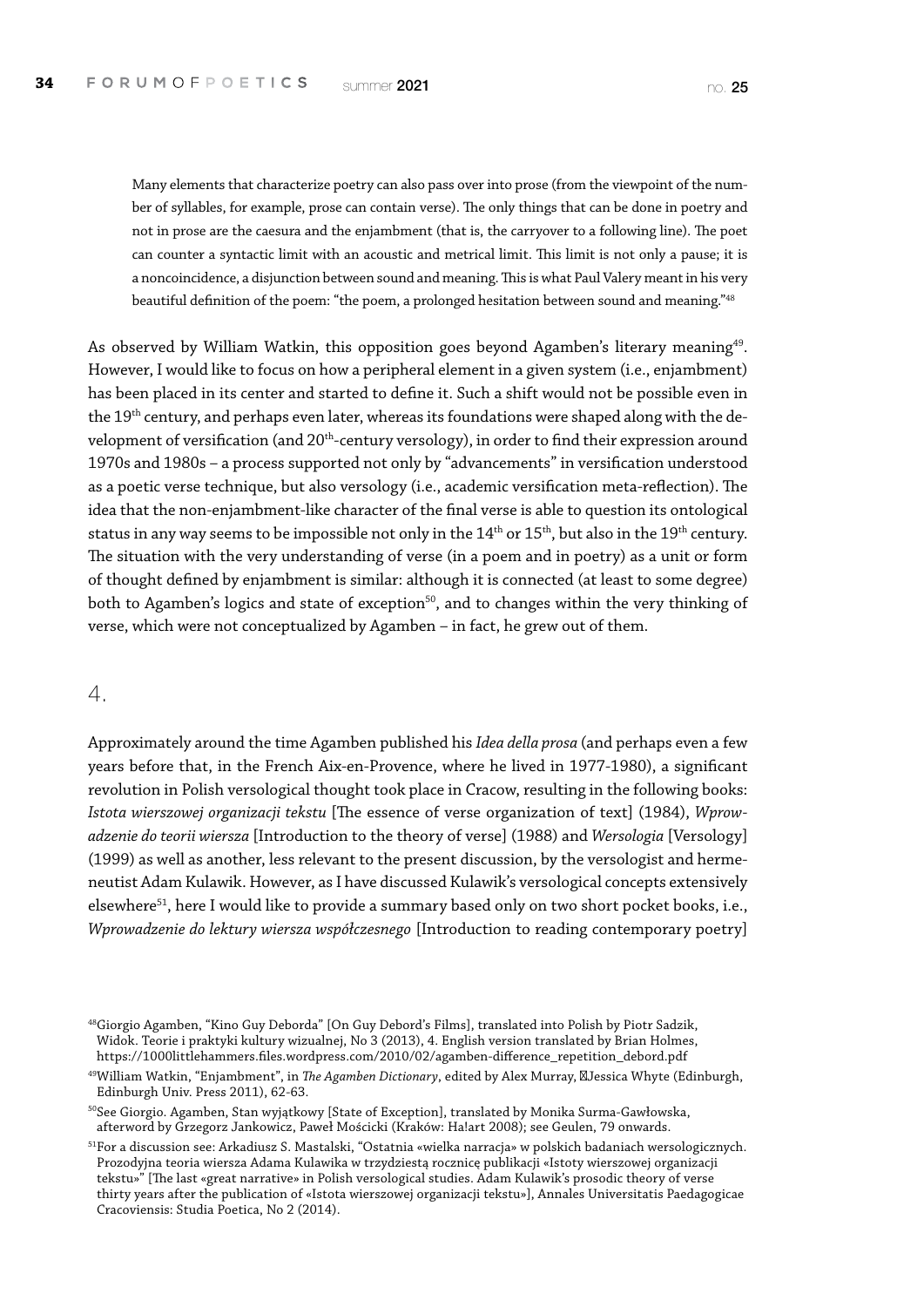(1977) and his "small" *Teoria wiersz*a [Theory of verse] (1987)52 which provide an outline of contemporary knowledge of versification for the purpose of "science for everyone", as the title of the series proclaims. Following the Latin *[rerum] brevem esse oportet, quo facílius ab imperítis teneátur*, I assume that the *brevi manu* should provide the essence of the subject.

Although the two books were published within only a decade from each other, in terms of the versification worldview they are separated by an *enjamber* (if we want to play slightly cliquey philological word games). Already in 1977 Kulawik did not hesitate to define verse in general as "a way of dividing text [...] into section-verses which are in some way equal" $53$ , whose essence is "the rigor of rhythmical constants comprising regularity and linguistic rhythm"<sup>54</sup>. Based on this foundation he defines free (contemporary) versification as free from such rigors<sup>55</sup>, with external displays of traditional verse - its graphic representation - as its essence<sup>56</sup>. Meanwhile already a few years later (after all, ideas presented in the 1984 publication were not *ad hoc*) Kulawik radically reevaluated and reformats not only his approach towards contemporary ways of versifying, but to the phenomenon of versification as such.

In his pocket edition *Teoria wiersza* Kulawik deals with the concept of meter already at the very beginning; he writes that the notion of versification systems based on equivalence and meter (syllabic, accentual-syllabic, and tonic verse) are of no relevance here<sup>57</sup>. Instead, he offers to conceptualize verse as "a way of dividing text into segments based on prosody, with the use of [arbitrarily applied  $-$  ASM] pause<sup>"58</sup>. This arbitrariness is crucial here, as it sets free conceptualizing versification as stacking Lego blocks or solving a crossword in order to make the poet (functioning, obviously, within the possibilities of the prosodic system of a given language) the actual agent in versification, rather than simply an executor of meter's directives<sup>59</sup>. This agency takes place via segmentation with verification pause, which can occur either with the end of a syntactic clause (syntactic system), or in opposition to it (asyntactic system), and both these phenomena can co-occur within one poem-text $60$ , which degrades the triad of old verse systems to mere ways of its metrical rhythmization, which can be used in a versification composition – although they do not have to $61$ . Classification of verse becomes simple: it can be either syntactic or asyntactic, and both types can take a metrical or non-metrical form<sup>62</sup>; the notions of verse and meter are thus separated<sup>63</sup>.

Kulawik proposes a total idea of verse, encompassing any of its manifestations in the history of Polish verse, and at the same time completely different from what we know from the

<sup>&</sup>lt;sup>52</sup>Używam tu przymiotnika dla odróżnienia od "dużej" *Teorii wiersza stanowiącej drugie wydanie Wprowadzenia* (Kraków: Antykwa 1995).

<sup>53</sup>Adam Kulawik, Wprowadzenie do lektury wiersza współczesnego (Wrocław: Ossolineum 1977), 8.

<sup>54</sup>Kulawik, 13.

<sup>55</sup>Kulawik.

<sup>56</sup>Kulawik, 14.

<sup>57</sup>Adam Kulawik, Teoria wiersza (Wrocław: Ossolineum 1987), 3-5.

<sup>58</sup>Kulawik, 9, 19.

<sup>59</sup>Kulawik, 9-10.

<sup>60</sup>Kulawik, s.18.

<sup>61</sup>Kulawik, 19-21.

<sup>62</sup>Kulawik, s. 23.

<sup>63</sup>Kulawik, s. 24.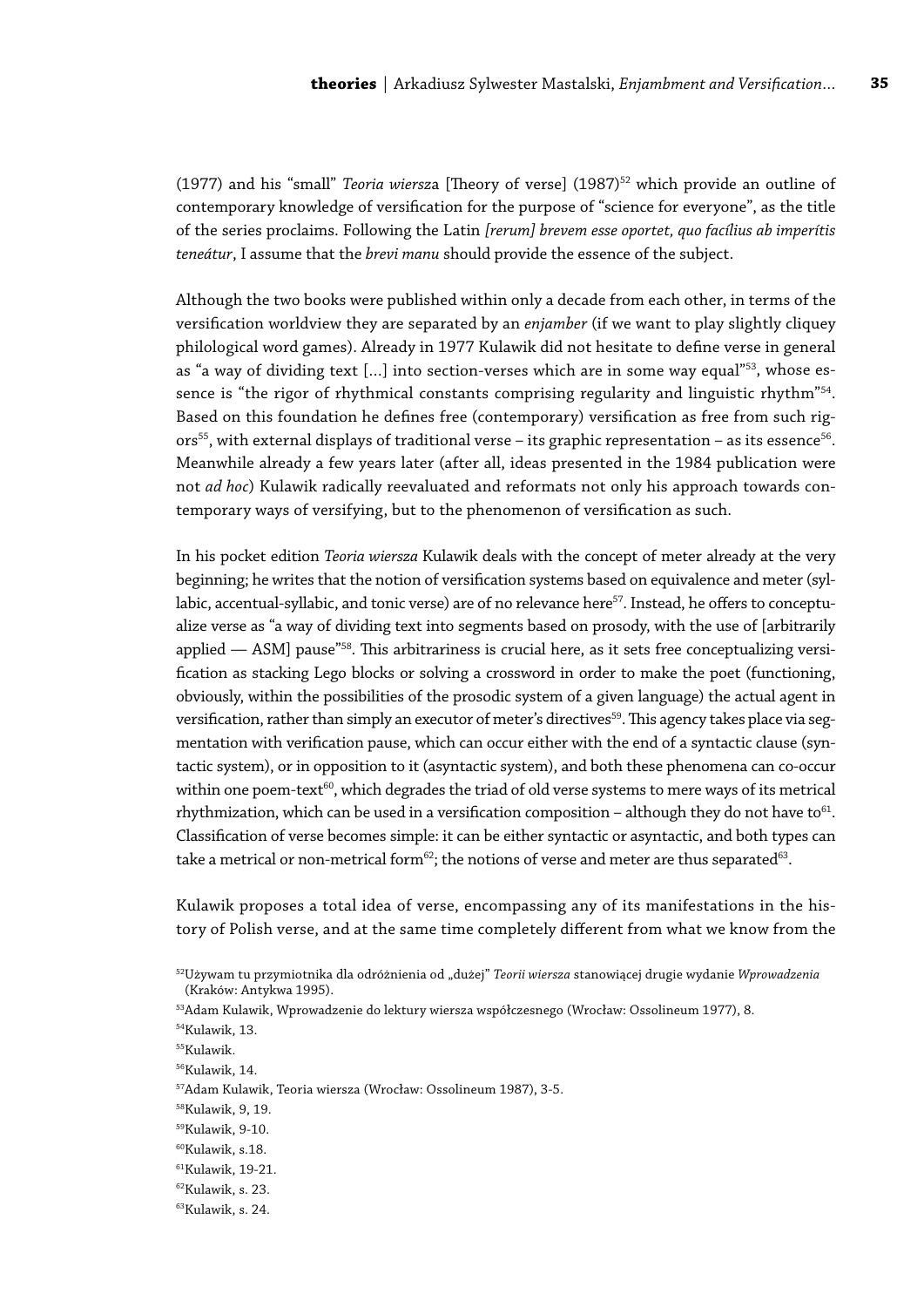metrical paradigm; not only does he set verse free from the metrical "ballast", but he also shifts the rule of verse from itself to the border between individual lines (verse pause), i.e., beyond verse.

Thus, enjambment becomes – apart from the agreement of pause and syntax, i.e., a syntactic system – one of the main ways of generating verse units (verses), creating (together with syntactic divisions of verse) a syntactic system, which means that it becomes a verse-constitutive notion, and (analogically to Agamben), it is shifted from the margins of versological discourse to the center. Kulawik might as well build upon Agamben's work: each verse can be asyntactic, including the final one, although in it the rule of asyntactic verse can be realized only through a syntactic segmentation of verse – not by enjambment, which would be impossible here.

Thus, Kulawik is forced to state that as far as the asyntactic segmentation of verse (of whom enjambment is a function) seems to be an obvious category, the syntactic system requires a separate comment $64$ , whereas:

Past statements that "verses end in a syntactic boundary", and enjambments are exceptions that prove the rule, and — far less restrictive — that verse "respects lexical boundaries in principle […] and ends with the end of a word" cannot be positively verified either in the theory of verse, or in the light of versification practice, and as such - should be rejected<sup>65</sup>.

An observation which contrasts Agamben's and Kulawik's approaches to enjambment seems equally important. The former sees enjambment as a manifestation of disagreement between syntax and poetic meter (i.e., it remains within the circle of understanding verse as synonymous to meter) $66$ , whereas Kulawik — unsurprisingly — does not connect enjambment with the metrization of text in any way, locating both phenomena on different levels of the organization of a text. As I signaled in the introduction, I am inclined to believe that enjambment in metrical verse, and enjambment in contemporary free composition, are two qualitatively (perceptibly, culturally) different phenomena: the distich, strophic form of historical metrical poetry that goes beyond verse in relation to the atomistic, astrophic, line-based nature of the non-metrical verse. Hence Kulawik clearly goes one step further than Agamben, but not without a good reason: he derives his concept of "looking at" contemporary verse by projecting it onto the past. Hence this concept is of a clearly modernizing character, i.e., it takes the perspective of modern verse practice and wants to provide a conceptual apparatus that would be applicable to any versification. Obviously, this is acceptable — however, only when we remember (as Kulawik stresses numerous times) that the prosodic theory of verse is a concept from literary theory, rather than a historical-literary attempt at recreating what past poets and readers thought of verse<sup>67</sup>.

<sup>64</sup>Adam Kulawik, Wersologia: studium wiersza, metru i kompozycji wersyfikacyjnej [Versology: a study of verse, meter, and versification composition] (Kraków: Antykwa 1999), 50.

<sup>65</sup>Adam Kulawik, 56.

<sup>66</sup>Giogrio Agamben, Corn, 34.

<sup>&</sup>lt;sup>67</sup>See Reuven Tsur, "What can we Know about the Mediaeval Reader's Response to Rhyme?", in: Polyphonie pour Ivan Fonagy, edited by Jean Perrot ( Paris, L'harmattan: 1997), 467.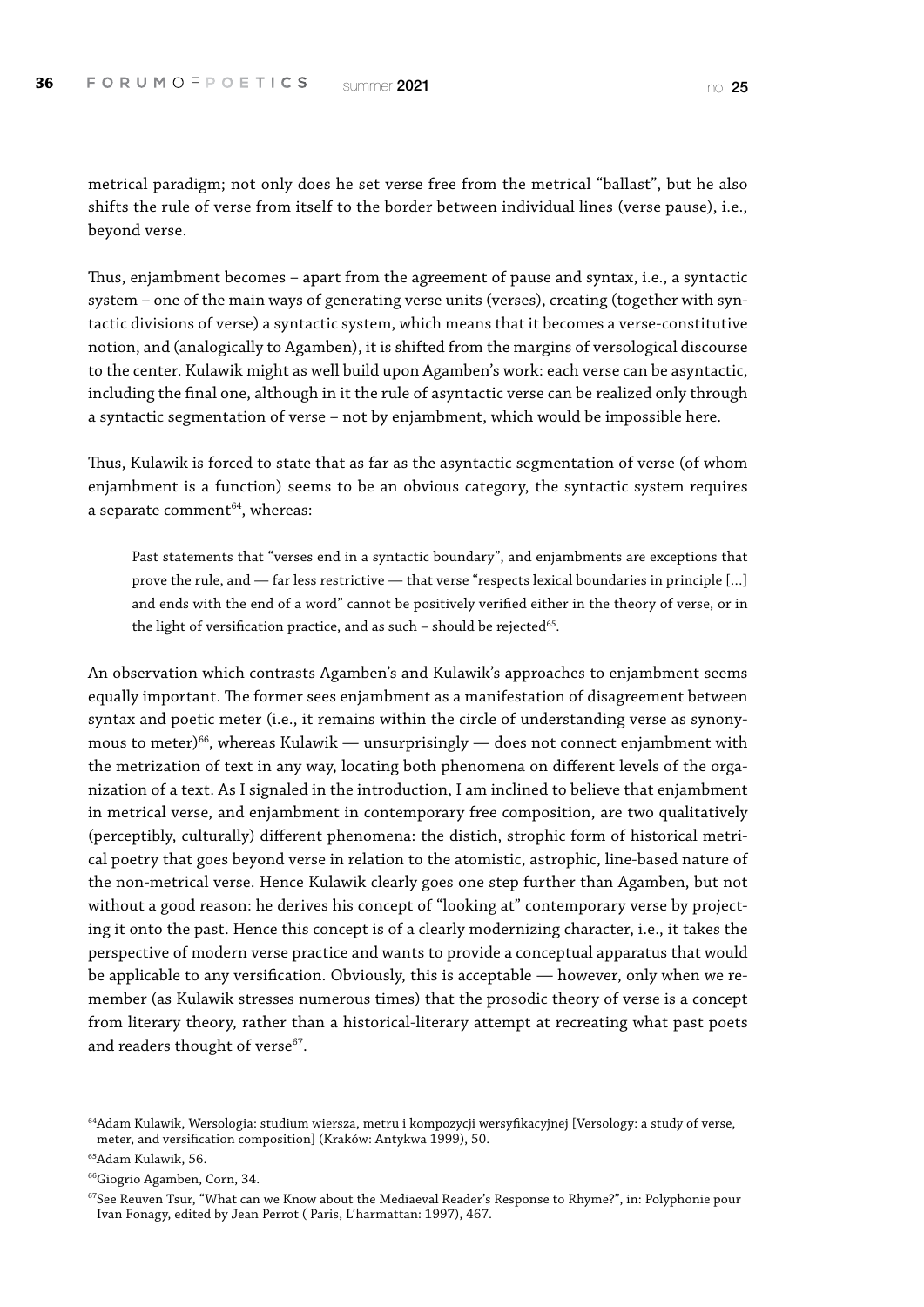#### 5.

Adam Ważyk saw enjambment as an "emanation of anxiety, negation of order, divergence, disagreement, disharmony"68. Pszczołowska wrote about: "expressing anxiety and fear", "dissonance", "a welter of overlapping images fighting one another"<sup>69</sup>. Both voices can be read not only as a diagnosis of the function of enjambment in individual texts, but also as an element of characterizing the subject — not only the subject that is speaking in a poem, but also the speaking and reading subject, the human community in general, or even the whole epoch. Enjambment gains acceptance whenever this dark element enters the poetry or life of a poet, such as in the case of Kochanowski, Emily Dickinson or Shakespeare, or whenever it is in agreement with the zeitgeist characterized by uncertainty or a peculiar darkness<sup>70</sup>. This was the case with baroque, Romanticism with its revolution (to some extent), but first and foremost: the last century, with its tragic global events, followed by the blurring of foundations (also *de facto* global) on which people and nations based their identities, multiplication of perspectives, the fluency of world and individuals. Perhaps this is the reason behind the popularity of enjambment in recent years and decades – however, such a cultural or social motivation is not enough; the emergence of a new device based on a disagreement between the division of a verse and of a sentence cannot take place without the right conditions in the matter or verse.

Although enjambments in late poetry by Kochanowski definitely express the darkness he had experienced, they could not have emerged if he had not mastered a new, revolutionary way of thinking of the role of rhythm and clause, and if he had not lived in times when the written word gained a whole new form of existence thanks to the printing press. Similarly, although today enjambment is an excellent tool for poetic expression, its universality should be mostly connected with the new kind of verse, in which meter does not play any role (apart from being an allusion or a styling device), and the form of verse results from an arbitrary gesture of the poet.

However, disregarding artistic creativity: in the area of versology, the interest in enjambment is still inadequate compared to its role in shaping the diction of verse in contemporary poetry, as evidenced by not only a modest number of publications (although this is changing), and – first and foremost – a lack of monographs devoted to this subject, neither in Polish nor in any other language. Paradigms of meter-centered thinking about versification are still strong and lively in their subsequent forms (as evidenced by works from such areas as cognitive, quantitative, or experimental studies<sup>71</sup>) and it should not be surprising if  $-$  looking at verse in its broadest form, from its earliest manifestations to the most recent ones – various meters have been an inherent determinant in most examples of verse. This is best evidenced

<sup>&</sup>lt;sup>68</sup>Adam Ważyk, Amfion. Rozważania nad wierszem polskim [Amphion. Considerations regarding the Polish verse] (Warszawa: Czytelnik 1983) , 50-51.

<sup>69</sup>Pszczołowska, "Przyczynek...", 27-31

<sup>70</sup>Giorgio Agamben, "Czym jest współczesność?" [What is the Contemporary], in Nagość [Nudities], translated into Polish by Krzysztof Żaboklicki (Warszawa: WAB 2010), 19

<sup>71</sup>See: Nigel Fabb, Morris Halle, Meter in Poetry: A New Theory (Cambridge - New York: Cambridge Univ. Press. 2008), Reuven Tsur, "Metre, rhythm and emotion in poetry. A cognitive approach", Studia Metrica et Poetica, Vol. 4 No. 1 (2017)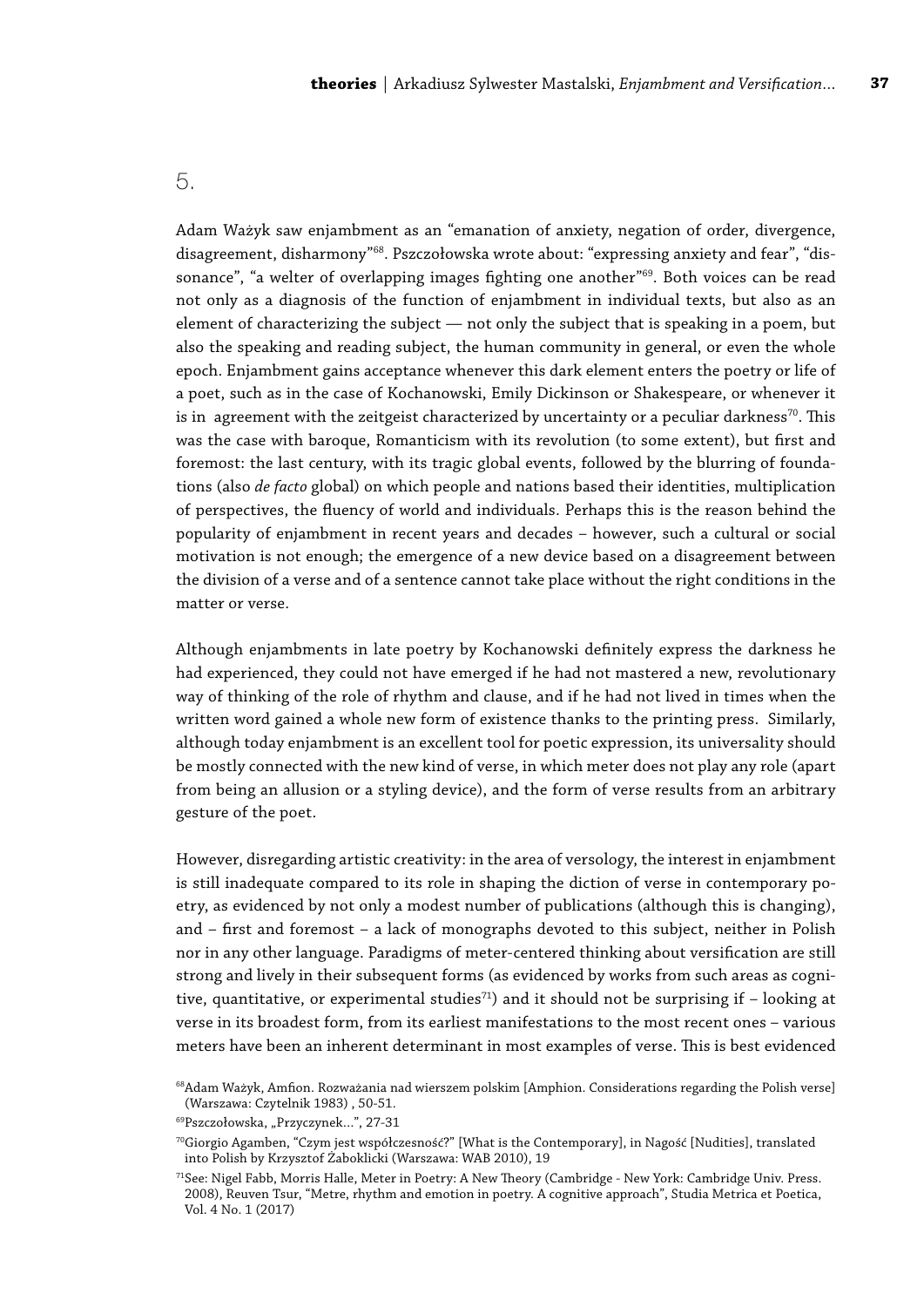by the fact that meter still functions as a synonym – rather than, more accurately, a hyponym – of versification. Enjambment, if it could at all take place, was marginal in terms of versecreation, being an optional element, a peculiar addition in the history of versification. Nonetheless, such (i.e., metre-centered) studies are typically of marginal importance for modern verse practice, and they do not tell us much about how contemporary poets write their poetry. This classifies studies in meter as historical poetics, whereas theories of verse based on enjambment (Agamben) or those assigning a significant role in the shaping of poetic matter to it (Kulawik) are decisively modern, questioning the centuries-old order of description and thought patterns, as attempts at achieving the same goal in versology as was already achieved in verse some time ago.

#### translated by Paulina Zagórska

#### **References**

- Agamben, Giorgio. 'Czym jest współczesność?' In *Czym jest współczesność?*, translated by Krzysztof Żaboklicki. Warszawa: WAB, 2010.
- ———. *Idea prozy*. Translated by Ewa Górniak-Morgan. Warszawa: Fundacja Augusta hr. Cieszkowskiego, 2018.
- ———. 'Kino Guy Deborda'. Translated by Piotr Sadzik. *Widok. Teorie i Praktyki Kultury Wizualnej*, no. 3 (2013).
- ———. *Stan wyjątkowy*. Translated by Monika Surma-Gawłowska. Kraków: Ha!art, 2008.
- ———. *The End of the Poem: Studies in Poetics*. Translated by Daniel Heller-Roazen. Stanford: Stanford Univ. Press, 1999.
- Alighieri, Dante. *O języku pospolitym*. Translated by Włodzimierz Olszaniec. Kęty: Wyd. Antyk, 2002.
- Dłuska, Maria. 'O wersyfikacji Mickiewicza: część druga'. *Pamiętnik Literacki* 47, no. 2 (1956).

———. 'Sylabotonizm a kryteria rytmiki'. *Pamiętnik Literacki* 48, no. 3 (1956).

- ———. 'Wiersz meliczny wiersz ludowy'. *Pamiętnik Literacki* 45, no. 2 (1954).
- Fabb, Nigel, and Morris Halle. *Meter in Poetry: A New Theory*. Cambridge - New York: Cambridge University Press, 2008.
- Greene, Roland, and Stephen Cushma, eds. *The Princeton Handbook of Poetic Terms*. 3rd ed. Princeton: Princeton Univ. Press, 2016.
- Jakobson, Roman. 'Poetyka w świetle językoznawstwa'. *Pamiętnik Literacki* 51, no. 2 (1960).
- Kluba, Agnieszka. *Poemat Prozą w Polsce*. Toruń: Wydawnictwo Naukowe UMK, 2014.
- Kulawik, Adam. *Teoria wiersza*. Wrocław: Ossolineum, 1987.
	- ———. *Teoria wiersza*. Kraków: Antykwa, 1995.
- ———. *Wersologia: studium wiersza, metru i kompozycji wersyfikacyjnej*. Kraków: Antykwa, 1999.
- ———. *Wprowadzenie do lektury wiersza współczesnego*. Wrocław: Ossolineum, 1977.
- Mastalski, Arkadiusz S. 'Ostatnia «wielka narracja» w polskich badaniach

<sup>———. &#</sup>x27;Wiersz'. In *Problemy teorii literatury*, edited by Henryk Markiewicz, Vol. III. Wrocław: Ossolineum, 1987.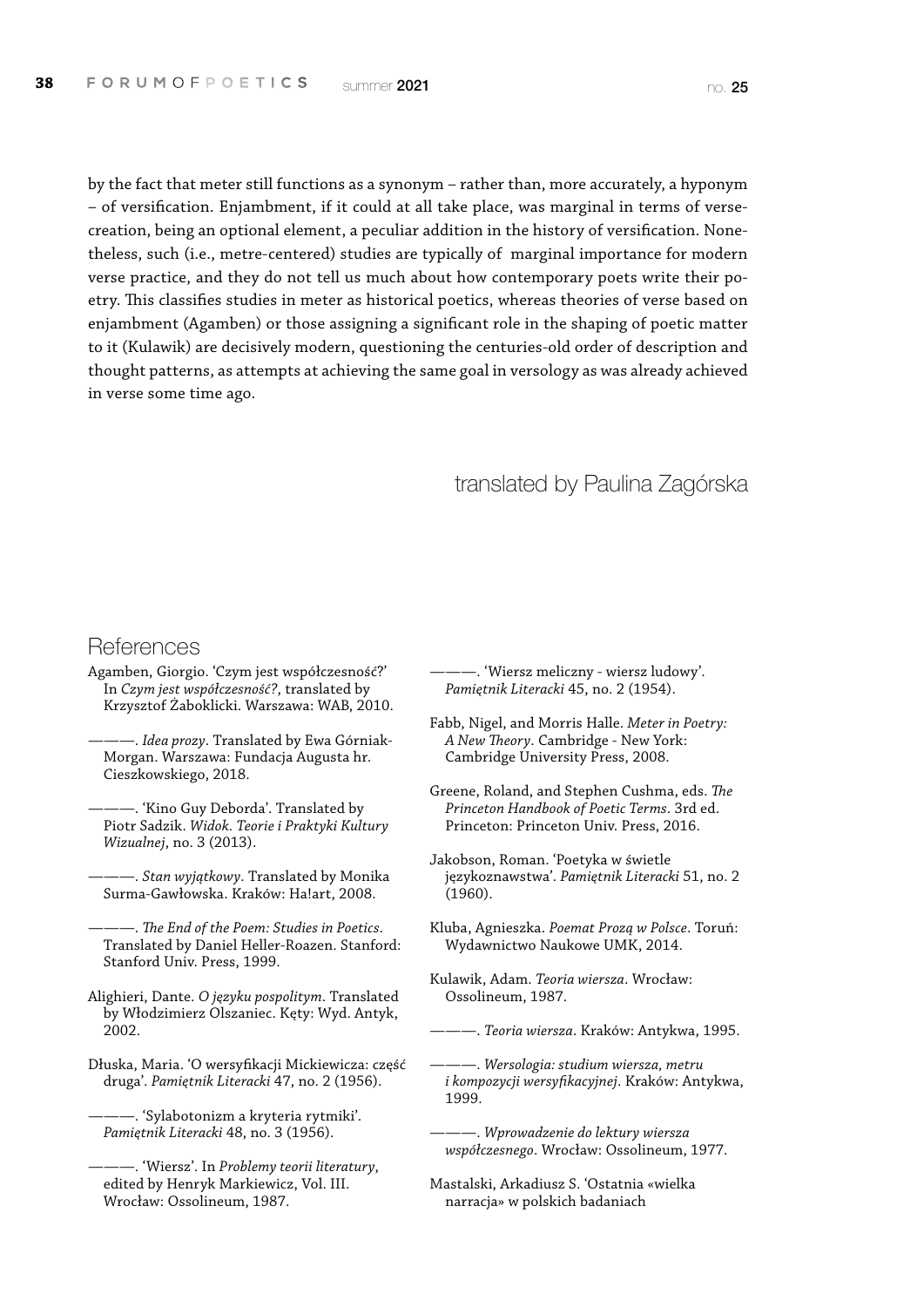wersologicznych. Prozodyjna teoria wiersza Adama Kulawika w trzydziestą rocznicę publikacji «Istoty wierszowej organizacji tekstu»"'. *Annales Universitatis Paedagogicae Cracoviensis: Studia Poetica*, no. 2 (2014).

———. 'Ruch i znaczenie (w) przerzutni'. *Annales Universitatis Paedagogicae Cracoviensis: Studia Poetica*, 2023 2022.

Mayenowa, Maria Renata. 'Jeszcze o sprawie polskiego sylabotonizmu'. *Pamiętnik Literacki* 46, no. 4 (1955).

Plecháč, Petr, Barry P. Scherr, Tatyana Skulacheva, Helena Bermúdez-Sabel, and Robert Kolár, eds. *Quantitative Approaches to Versification*. Prague: Czech Academy of Sciences, 2019.

Pszczołowska, Lucylla. 'Badania nad wierszem: problematyka i obecny status w nauce o literaturze'. *Teksty Drugie*, no. 5 (1995).

–. 'O wierszu dramatu Mickiewiczowskiego'. *Pamiętnik Literacki* 50, no. 2 (1959).

———. 'Przyczynek do opisu współczesnej wersyfikacji polskiej"'. *Teksty*, no. 1 (1975).

Sadowski, Witold. 'Wersyfikacja reportażu'. *Teksty Drugie*, no. 5 (2005).

Tsur, Reuven. 'Metre, Rhythm and Emotion in Poetry. A Cognitive Approach'. *Studia Metrica et Poetica* 4, no. 1 (2017).

———. 'What Can We Know about the Mediaeval Reader's Response to Rhyme?' In *Polyphonie Pour Ivan Fonagy*, edited by Jean Perrot. Paris: L'harmattan, 1997.

Watkin, William. 'Enjambment'. In *The Agamben Dictionary*, edited by Jessica Whyte and Alex Murray. Edinburgh: Edinburgh Univ. Press, 2011.

Ważyk, Adam. *Amfion. Rozważania nad wierszem polskim*. Warszawa: Czytelnik, 1983.

———. *Esej o Wierszu*. Warszawa: Czytelnik, 1964.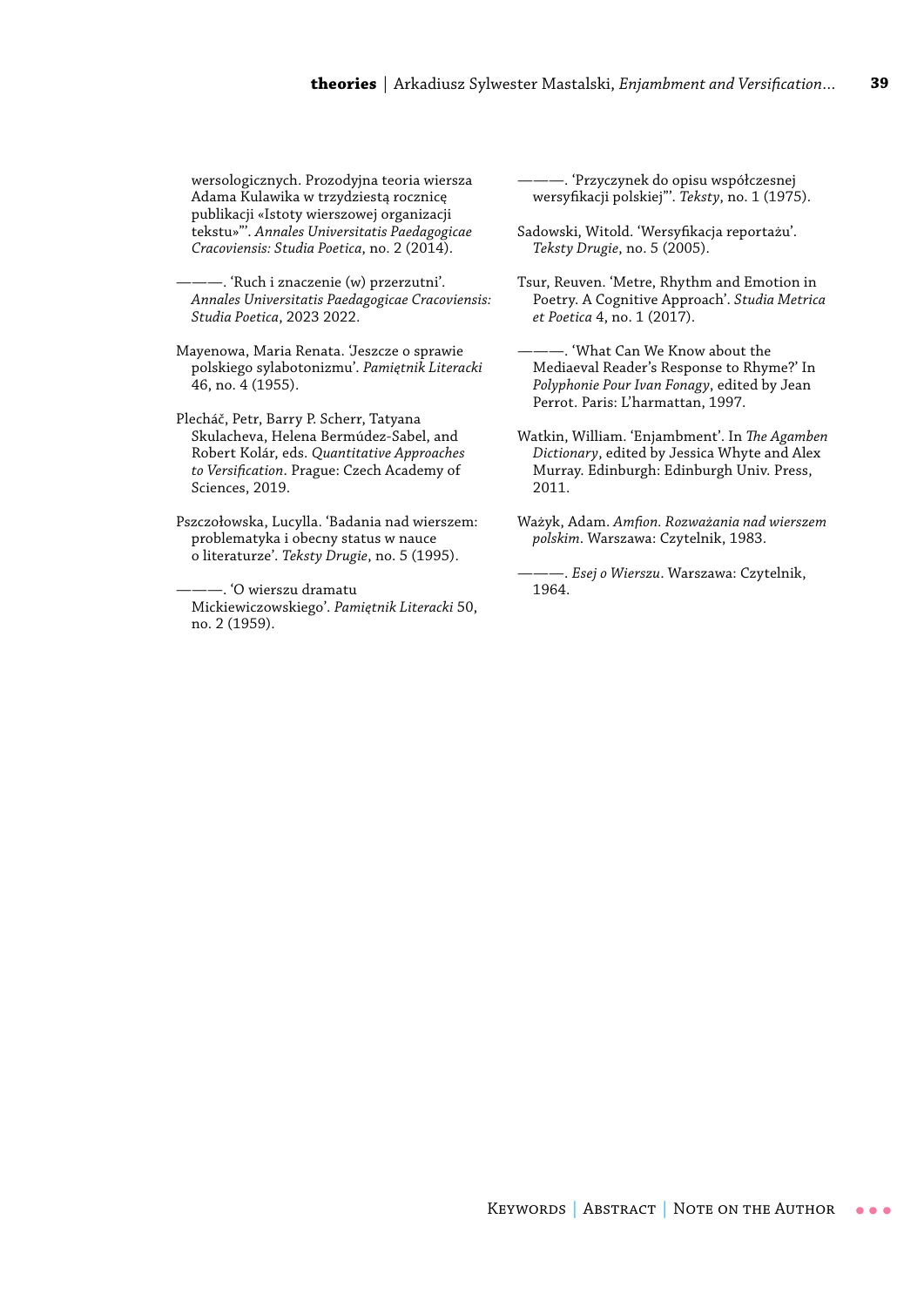# **KEYWORDS**

#### *verse*

### VERSIFICATION

#### **Abstract:**

The paper discusses two twentieth-century theoretical-literary concepts regarding broadly understood versology, pioneering expressions of new way of thinking of versification based on enjambment (i.e., the continuation of a sentence without a pause beyond the end of a line, couplet, or stanza) rather than on meter. By investigating the role of enjambment according to Giorgio Agamben and Adam Kulawik, the paper refers to transformations that have taken place in perceiving this prosodic phenomenon over the past decades, i.e., how verse has changed by transitioning to non-numerical (so-called free) composition from meter and equivalence.